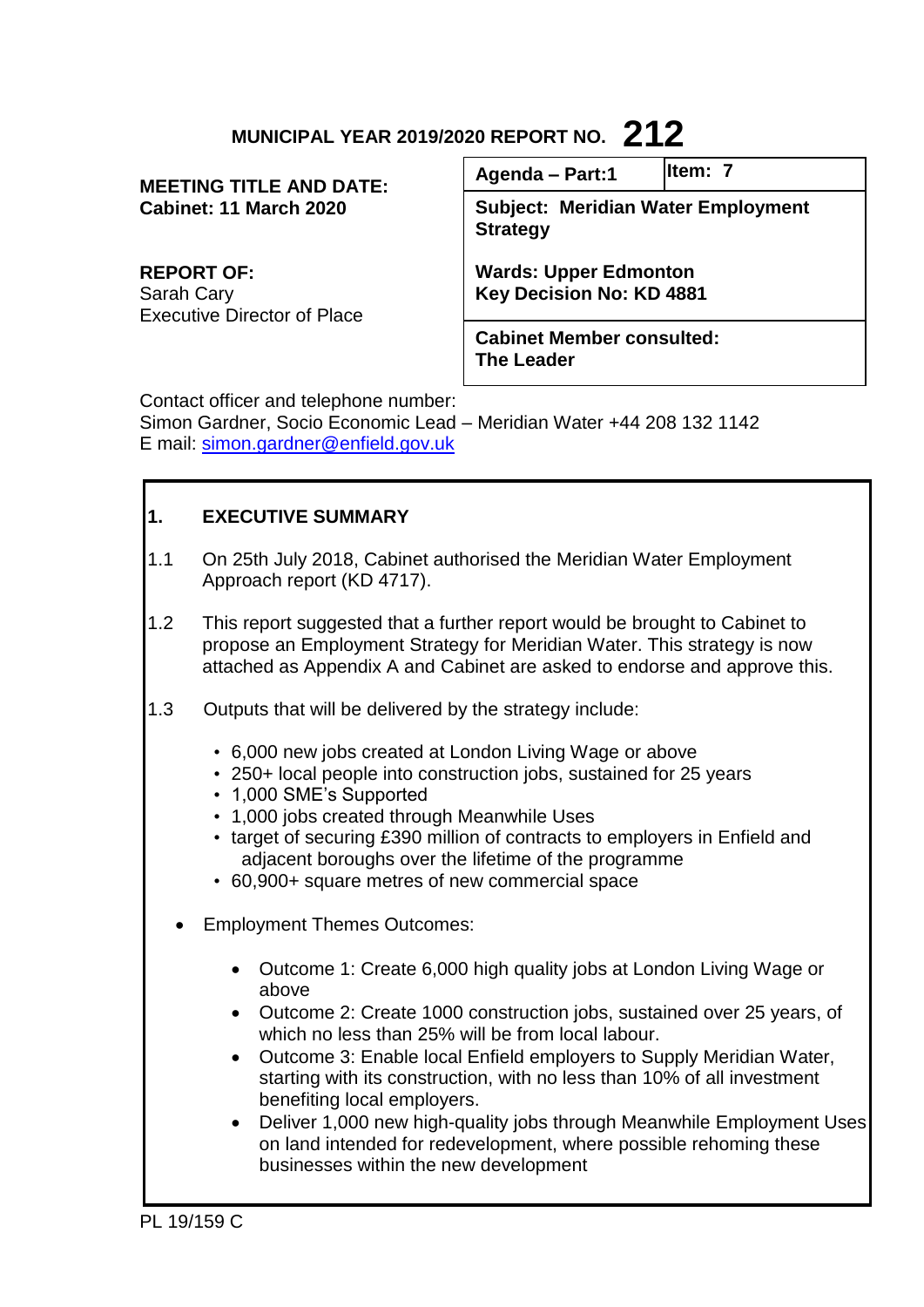# **2. RECOMMENDATIONS**

- 2.1 To approve the Meridian Water Employment Strategy.
- 2.2 To note, at paragraph 3.15, that masterplanning and financial modelling will be undertaken on employment land uses and a report brought to Cabinet if a revised land use mix materially alters the baseline financial model.
- 2.3 To delegate approval of the follow up Meanwhile Use Strategy to the Meridian Water Programme Director.

# **3. BACKGROUND**

- **3.1** On 25th July 2018, Cabinet authorised the Meridian Water Employment Approach report (KD 4717).
- 3.2 The July 2018 report stated that the strategic priority for Meridian Water was to secure thousands of high quality jobs offering higher salaries. This report described the emerging Meridian Water employment vision and recommended activating employment uses across a number of sites to secure both permanent and interim employment opportunities in order to begin to realise the first stage of creating employment at Meridian Water.

# Meanwhile Update

- 3.3 The July 2018 report also proposed and sought approval for meanwhile uses on Meridian Water. The first was to combine the sheds and the Ikea Clear land in a night-time economy proposal with the open area and sheds providing excellent potential for event and festival space. Members will be aware of the success of the meanwhile lease to Broadwick Venues Limited at the Orbital Sheds at, what has since been rebranded The Drumsheds, with Field Day last year hosting nearly 30,000 festival goers, Field Day for 2020 announced for 11<sup>th</sup> July and a number of hugely successful events since with approximately 7,000 people per event attending. The Drumsheds is now the biggest nightclub in London which is a significant achievement for the Borough as prior to the Drumsheds opening Enfield was considered the only Borough in London without a night time economy.
- 3.4 The 2018 report also referred to Meridian Works which is the arrangement to work with Building BloQs and the GLA to increase the footprint of the maker space that they provide for the creative community they service. BloQs provide professional affordable workspace to its members without the overheads. Use of workshop facilities is pay-as-you-go, so members only pay for what they need. It's an ideal way of working for individual makers, start-ups and small businesses. The Meridian Works aim is to redevelop the VOSA site and move BloQs into this building in approximately 12 months' time. We are pleased to say that BloQs received planning permission for the redevelopment on 19<sup>th</sup> December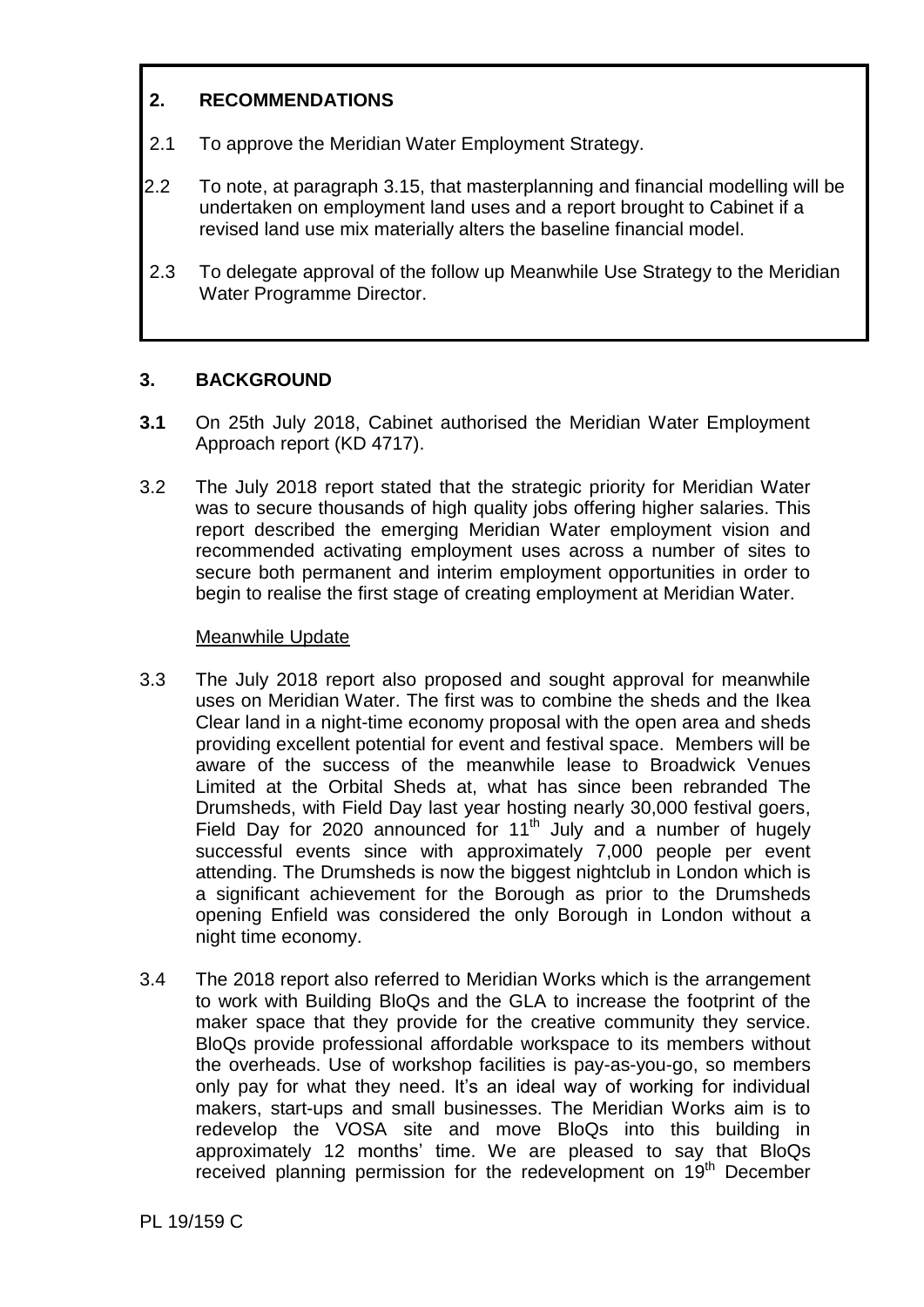2019, and work started on enabling the site in January 2020. This work increases space they provide by c.2000 square metres, allowing their membership to increase from c600 to c1000 with many more members accessing the facilities at any one time.

3.5 As well as BloQs and the Drumsheds developments, meanwhile uses have been sought for the Teardrop site just south of the Meridian Water station, and the Stonehill Site on the East Bank. Following a marketing exercise, the Teardrop site now has a preferred bidder who we are finalising heads of terms with and we are progressing to have a lease in place later in March 2020 on a 25 year basis to enable them to provide a Creative Hub encompassing business start up support; nurturing new and developing start up businesses in Enfield. Furthermore, the Creative Hub will also provide event space that could host a market, cinema screening, or sport as well as food and beverage outlets. They will work with the community to create the vision and will aim to be on site in early 2021.

The ten acre Stonehill site on the East Bank was marketed to find tenants that would contribute to the delivery of the employment and placemaking goals of Meridian Water, generate revenue income and support the strategic objectives of the project. The northern Stonehill site has been let to North London Waste Authority (NLWA) who are providing an ongoing income stream. The middle larger area of Stonehill will be let, subject to approval and lease negotiations, to a company who will have a lease for circa 15 years and will initially use the site for filming only and then additionally for a circa 2,000 seater theatre space, they are also planning to bring a skills academy to the site to train up local people to access jobs in the film industry.

The plan below captures how the meanwhile uses are expected to come together across the site over the next few years.

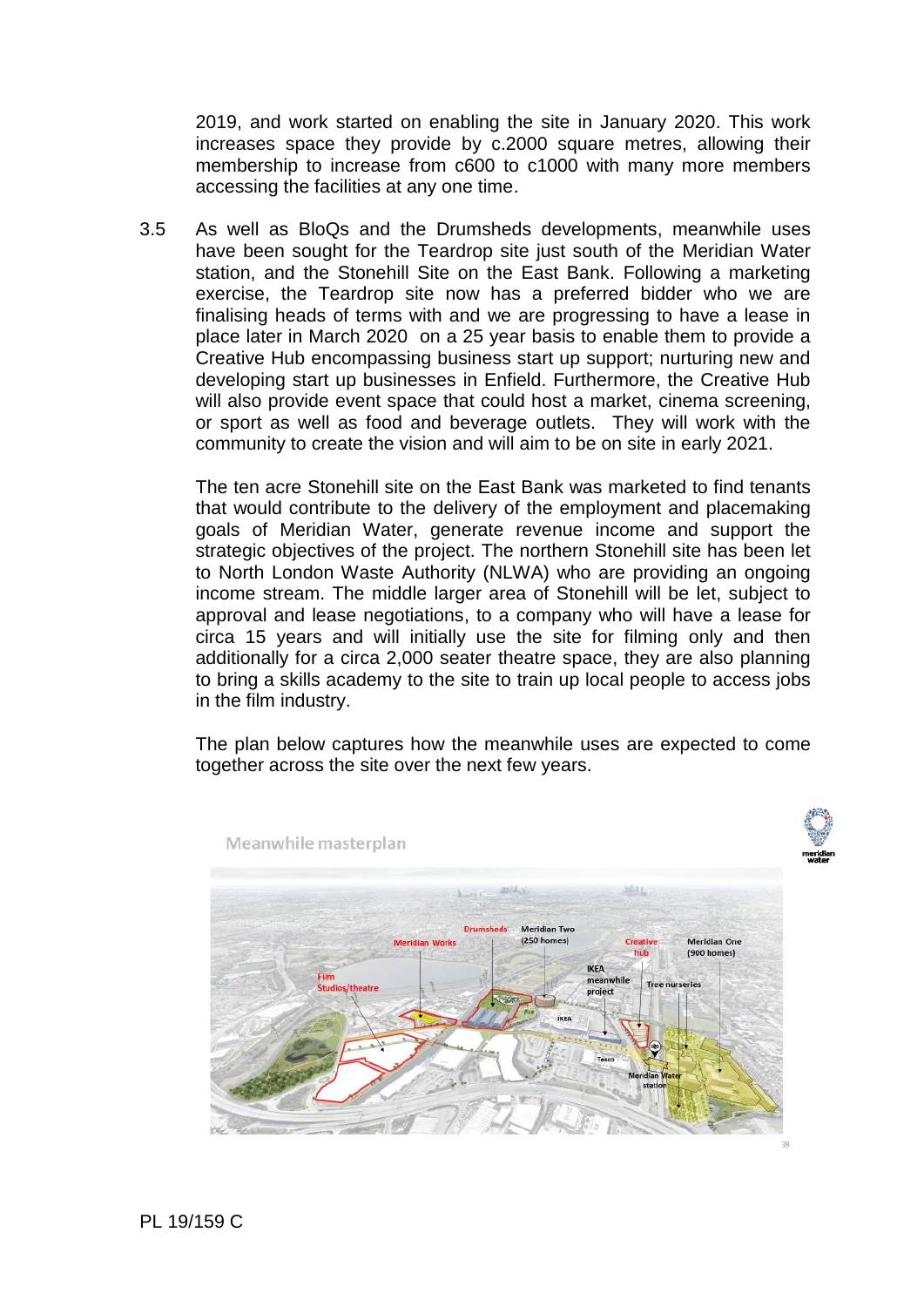# Employment Strategy Overview

- 3.6 The employment delivered at Meridian Water will have a vital role to play in achieving the overarching vision of the Meridian Water Place Charter. Most explicitly, the Placemaking Pillars: Your Place to Make and Create and Mixing Uses; Animating Streets. Further, the Place Principles refer to a *thriving new economy and prioritising benefits for local people*…*working with existing opportunities*, and…*responding to the changing needs of local people and society*.
- 3.7 Broad themes that have emerged as part of our approach include:
	- To generate over 6,000 new high-quality jobs paying London living wage or above through new employment space
	- To offer new employment opportunity in higher skilled areas, growth sectors
	- To enable employment uses to be within mixed-use areas (potentially including residential and community uses) creating a vibrant environment that is safe, secure and aspirational for future generations in Enfield;
	- To attract major companies and institutions to relocate to Meridian **Water**
	- Nurturing SMEs; including makers and creators
	- To contribute to wider corporate objectives in Corporate Plan including public health, young people, tackling poverty, culture, and a night time economy;
	- To provide the Council with a sustainable revenue income;
	- Complement the marketing of the residential offer; and
	- To support the priorities set out in key Meridian Water strategic plans including: The ELAAP, Place Vision and the new masterplan vision.
- 3.8 This report seeks approval of the Meridian Water Employment Strategy that sets out the approach to delivery of the outcomes through permanent employment in our commercial space, supply chain benefits to Enfield businesses, meanwhile employment space and through construction employment. This occurs over three distinct but interdependent eight year phases.
	- First phase "young neighbourhood"– meanwhile uses established and ground floor being built out and occupied, significant construction jobs impact (Timescale: 0-8 years)
	- Second phase "traditional offer" meanwhile uses continue, growth of office offer, assisted by standalone employment space built out with strategic occupier(s), growth of retail, food and beverage and other services (Timescale: 9-16 years)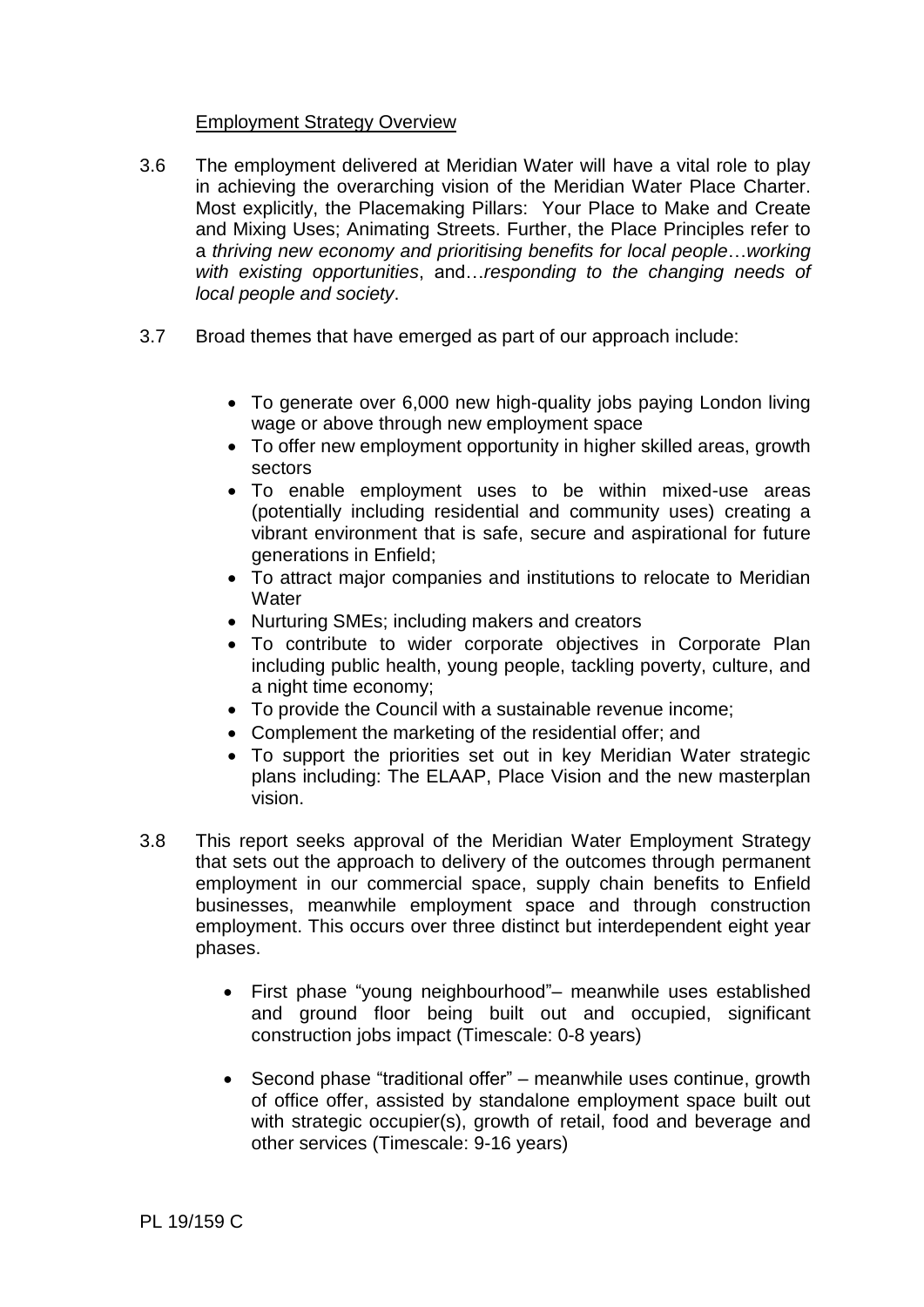- Third phase "mature business environment" Meanwhile phased out, presence of one or more strategic occupiers with established office offer, 6,000 jobs (Timescale: 17-24 years)
- 3.9 The proposed Employment Strategy is attached at **Appendix A**. It states our target for 6,000 net additional jobs by the time Meridian Water is delivered and in addition to these permanent jobs there will be other meanwhile and construction jobs. In addition, there will be benefits to Enfield employers through the construction supply chain, supporting job growth. Cabinet are asked to endorse and approve this Employment Strategy for Meridian Water. The report outcomes stated are:
	- Create 6,000 permanent, high quality jobs paying London Living Wage or above, of which no less than 25% will be from local labour
	- Deliver 1,000 new high-quality jobs through Meanwhile Employment Uses on land intended for redevelopment, where possible rehoming these businesses within the new development
	- Enabling local Enfield employers to Supply Meridian Water, starting with its construction, with no less than 10% of all investment benefiting local employers
	- Deliver 1,000 construction jobs, sustained over 25 years, of which no less than 25% will be from local labour
- 3.10 This Employment Strategy sets out the key principles that govern future employers at Meridian Water, these include; high quality, ethical, Council's revenue position, and sustainable jobs, fostering of an inclusive workforce that values diversity and that are public health orientated. These principles are more important than attracting specific sectors, for example ethical, environment and sustainability are more important than achieving a pharmaceutical or media based strategic occupiers. Outputs that will be delivered by the strategy include:
	- 6,000 new high-quality jobs created at London Living Wage or above
	- 250+ local people into construction jobs sustained for 25 years
	- 1,000 SME's Supported
	- 1,000 jobs created through Meanwhile Uses
	- £390 million of contracts to businesses in Enfield and adjacent boroughs over the lifetime of the programme
	- 1000s of square metres of new commercial space
- 3.11 At the same Cabinet meeting in July 2018 but as part of Key Decision 4033, Site 3, the northern area of Stonehill was identified as a possible site for an early employment hub for speculative pre- lets. We haven't progressed the employment hub as our 'Meanwhile use' approach is activating the east bank and delivering jobs and since the July 2018 report our strategy has evolved so that SMEs are accommodated on the ground floor of the residential buildings rather than accommodated in a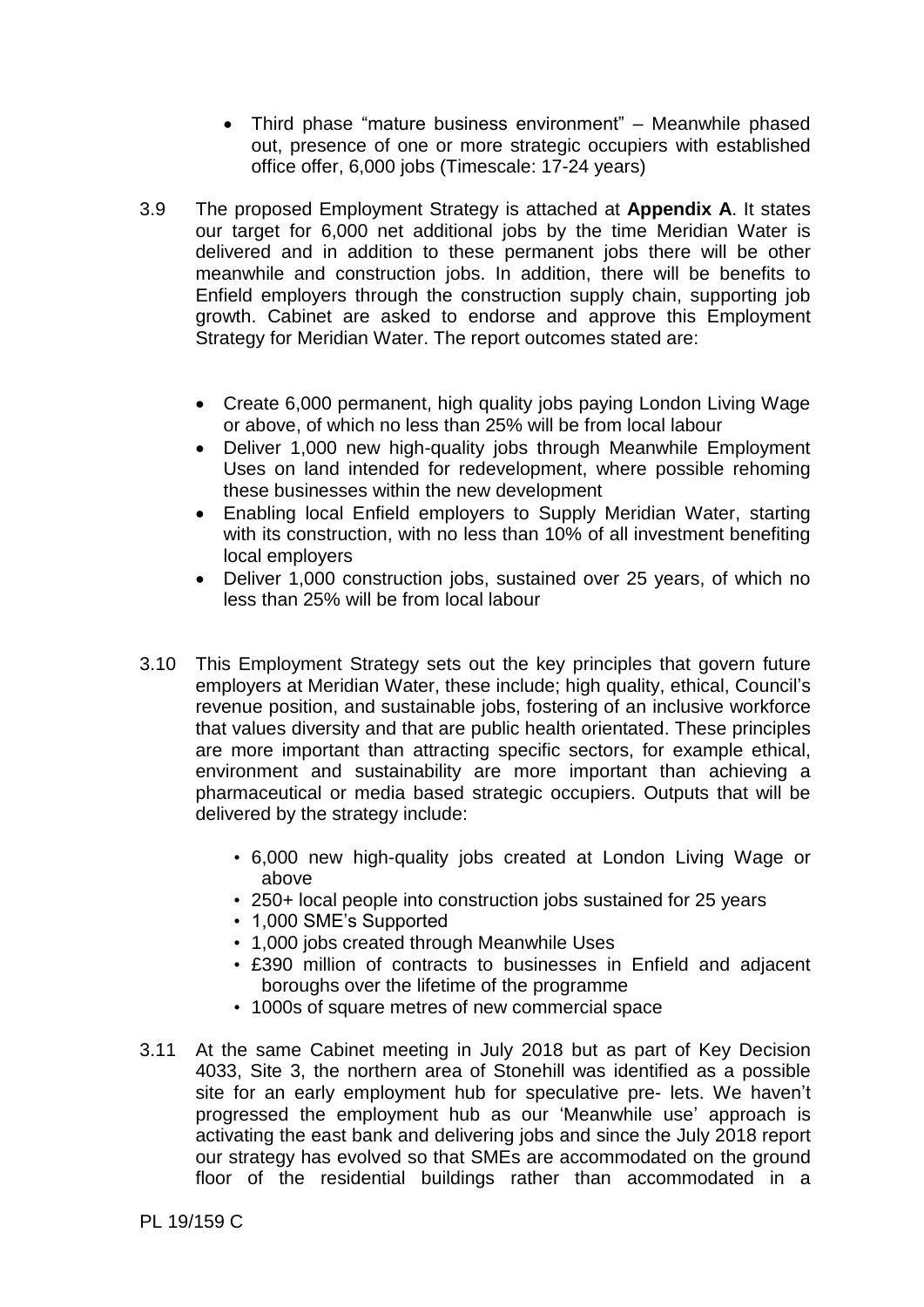standalone building with a large footprint – such standalone buildings are prioritised for high value job creation.

- 3.12 Meridian Water will provide a range of employment space uses and sizes and these will target need identified within the borough for Small to Medium Size Enterprises to seed, grow and flourish within the regeneration area. Meanwhile uses will have a significant role to play in providing employment space on land and buildings intended to be redeveloped, ensuring the early delivery of new employment. Temporary and meanwhile land uses will be used to create a sense of place, accelerate regeneration efforts, and play a role in the transformation of Meridian Water from the start of the project. Employment space will be delivered in the ground floor units and aimed at independent small businesses from within the Borough and further afield. Employment uses will include retail and food and beverage outlets as well as office space, co-working space, small creative studios, light industrial uses and maker spaces. The Strategy outlines an indicative mix of different volumes of employment space types to inform spatial design through the masterplan, and modelling of financial implications. The strategy has been developed with officers from the Meridian Water team and consultants from Hatch Regeneris, officers from across the Council's Place, People and Resources Departments have input to its development.
- 3.13 Members are aware that the East Bank of the Meridian Water site has a Strategic Industrial Land (SIL) designation The London Plan (old and pending) states that development proposals within or adjacent to SIL should not compromise the integrity or effectiveness of the location in accommodating industrial-type activities. This Meridian Water Employment Strategy is written in anticipation that SIL will be released within 12 years. and relocated elsewhere in the Borough, hence the creation of longer meanwhile leases on this land which are SIL compliant. The SIL release on Meridian Water East Bank will however be tested through the new local plan process.

# Next Steps and Implementation

- 3.14 If members approve the strategy, officers will develop a detailed action plan that implements the strategy's aims and objectives and measures progress against targets. Updates will be regularly reported to senior Officers and the Cabinet Member for Meridian Water. Where targets aren't being achieved a review of the Council approach will be undertaken to ensure local people are benefiting from the jobs that will be created. Further work will develop from this employment approach including a Skills Strategy.
- 3.15 The Strategy includes an indicative land use employment profile which sets out one scenario for how the 6,000 permanent jobs can be achieved across different typologies. The indicative employment profile differs from the mix set out in the ELAPP and confirmed in the baseline financial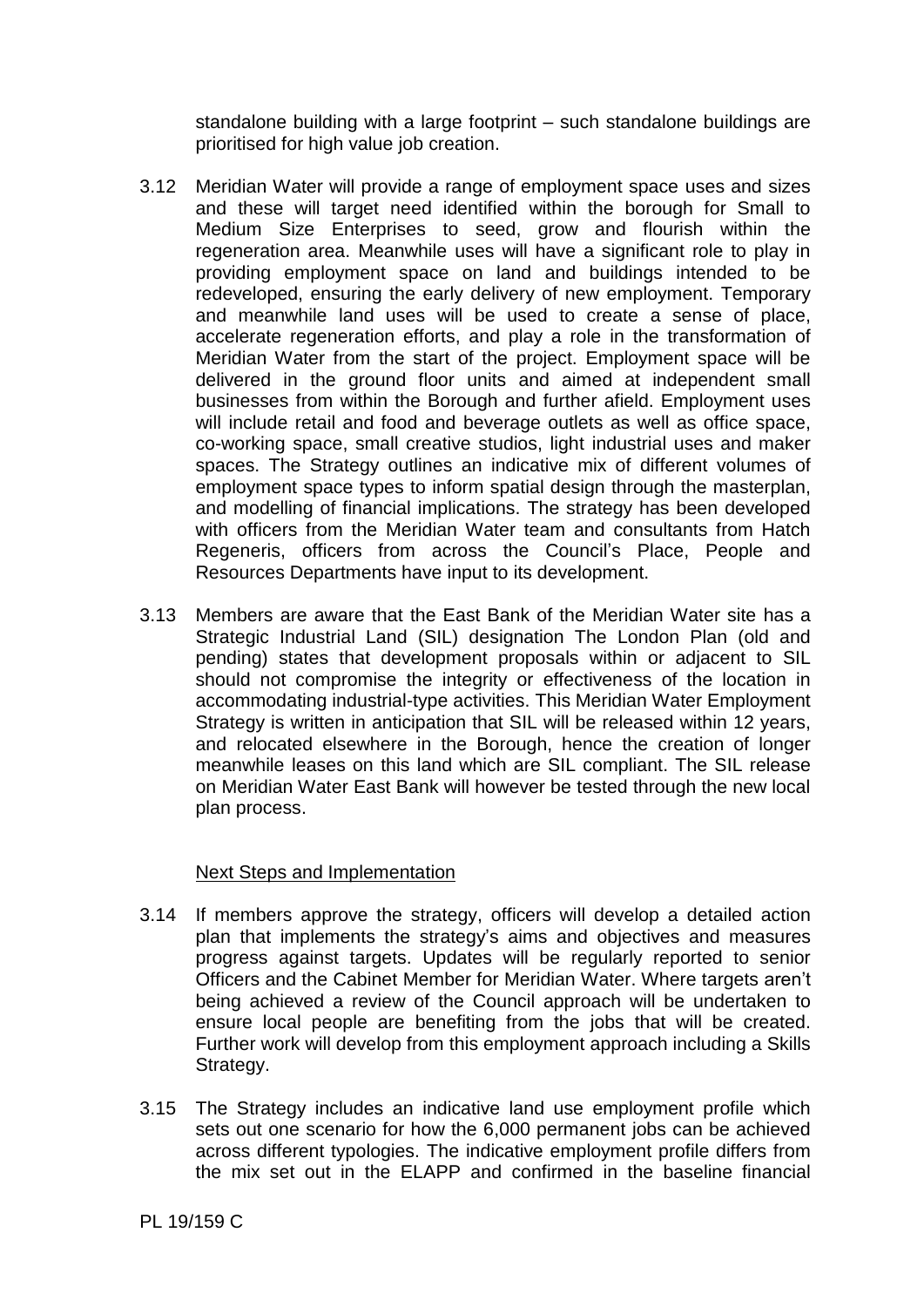model. Prior to deciding whether to revise the mix further masterplanning and financial modelling will need to be undertaken. If a revised mix is proposed then a report will be brought back to Cabinet seeking authority to update the baseline financial model and subsequent planning documents.

3.16 In developing the strategy it has become clear that the Meridian Water Team need to further develop our approach to meanwhile use in the form of a Meanwhile masterplan that will be brought to the Programme Director of Meridian Water.

# **4. ALTERNATIVE OPTIONS CONSIDERED**

**4.1** The alternative is not to make the most of the Meridian Water Development by not looking to create employment opportunities for residents. This goes against the Council's objective to improve resident's life chances so has been discounted.

# **5. REASONS FOR RECOMMENDATIONS**

- 5.1 To endorse and approve the Councils approach to employment at Meridian Water including Construction, Meanwhile and Permanent Jobs over three distinct but interdependent 8-year phases. Making sure residents are the key beneficiaries of the approach thereby increasing the life chances of Edmonton residents.
- 5.2 Endorsement and adoption of this Employment Strategy for Meridian Water will deliver against two of the Meridian Water Placemaking Pillars: Your Place to Make and Create and Mixing Uses; Animating Streets.

# **6. COMMENTS FROM OTHER DEPARTMENTS**

# **6.1 Financial Implications**

*Completed by AL – 21.01.2020*

- 6.1.1 The recommendation within this report is to approve the Meridian Water employment strategy, which will set the overarching vision to deliver employment opportunities, prioritising benefits for local people and responding to the changing needs of local people and society
- 6.1.2 Approving the employment strategy does not have any financial implications, but a detailed action plan and modelling of employment uses will help to inform the financial model work to be developed further through masterplanning activity in the summer.
- 6.1.3 The sites acquired within the Meridian Water boundary, which will not be developed in the short to medium term will be rented out to generate Meanwhile income, until the site becomes ready for development. These sites are currently being rented out in order to support the placemaking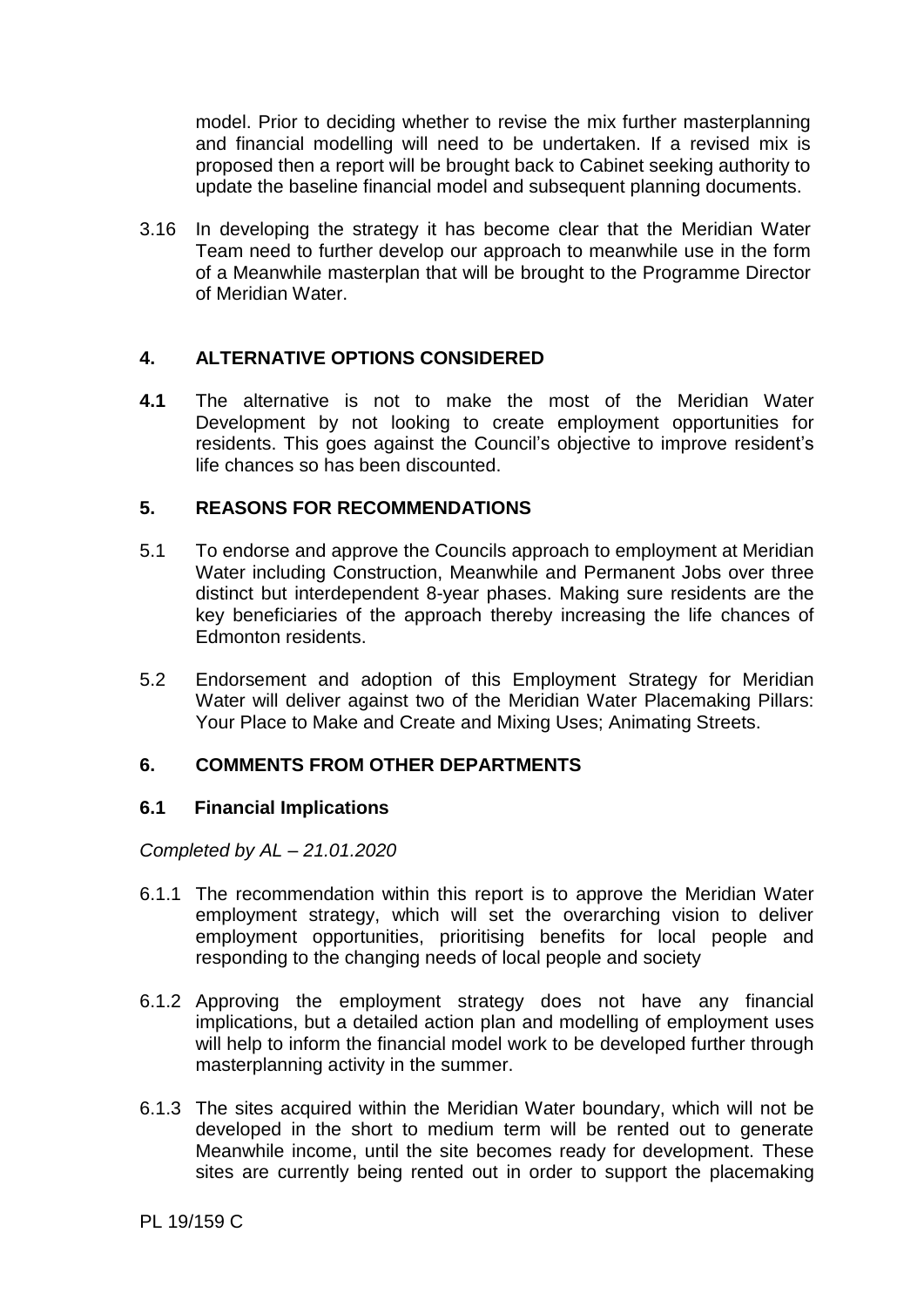strategy for Meridian Water, or to maximise income to the Council. Sections 3.3 and 3.4 detail the sites and businesses that are generating income and contributing to the placemaking strategy on the site.

- 6.1.4 The Council is currently generating meanwhile income, which is expected to increase in future years as the remaining sites are acquired and the Meridian Water profile rises. This income is currently contributing to the Councils revenue budget funding services, which will be reviewed at various points of the development for alternative uses.
- 6.1.5 The Councils employment strategy will be delivered through a combination of ground floor and standalone commercial space. The Council intends to retain ownership of the ground floor space generating a long-term income stream to the Council. The plans for the standalone space are still being developed.

#### **6.2 Legal Implications**

#### *MD: 31st January 2020*

- 6.2.1 The Council has a general power of competence under section 1(1) of the Localism Act 2011 to do anything that individuals may do, provided it is not prohibited by legislation and subject to Public Law principles. The Council therefore has the power to approve the Meridian Water Employment Strategy as recommended in this report.
- 6.2.2 Any disposal by the Council of land at Meridian Water (including by way of lease) must comply with the Council's Property Procedure Rules, s123 Local Government Act 1972 and, where relevant, the Local Government Act 1972: General Disposal Consent (England) 2003. When disposing of land at an undervalue, the Council must remain aware of the need to fulfil its fiduciary duty in a way which is accountable to local people and the Council must ensure that the disposal complies with State aid rules.
- 6.2.3 The public sector equality duty under section 149 of the Equality Act 2010 requires the Council to have due regard to: (i) the need to eliminate discrimination, harassment, victimisation and any other conduct that is prohibited by or under the Equality Act 2010; and (ii) the need to advance equality of opportunity between persons who share a protected characteristic and persons who do not share it. It is noted that an equality impact assessment prepared in connection with the Employment Strategy following approval of this report.
- 6.2.4 For the Council to ensure compliance with the Public Contracts Regulations 2015, there is a need to ensure that the implementation of the principles of the Employment Strategy do not breach the Council's obligation to abide by the principles of non-discrimination, equal treatment and transparency when conducting procurements. Framework agreements carry their own terms and conditions which may not be open to amendments. Therefore, if the Council accesses Framework Agreements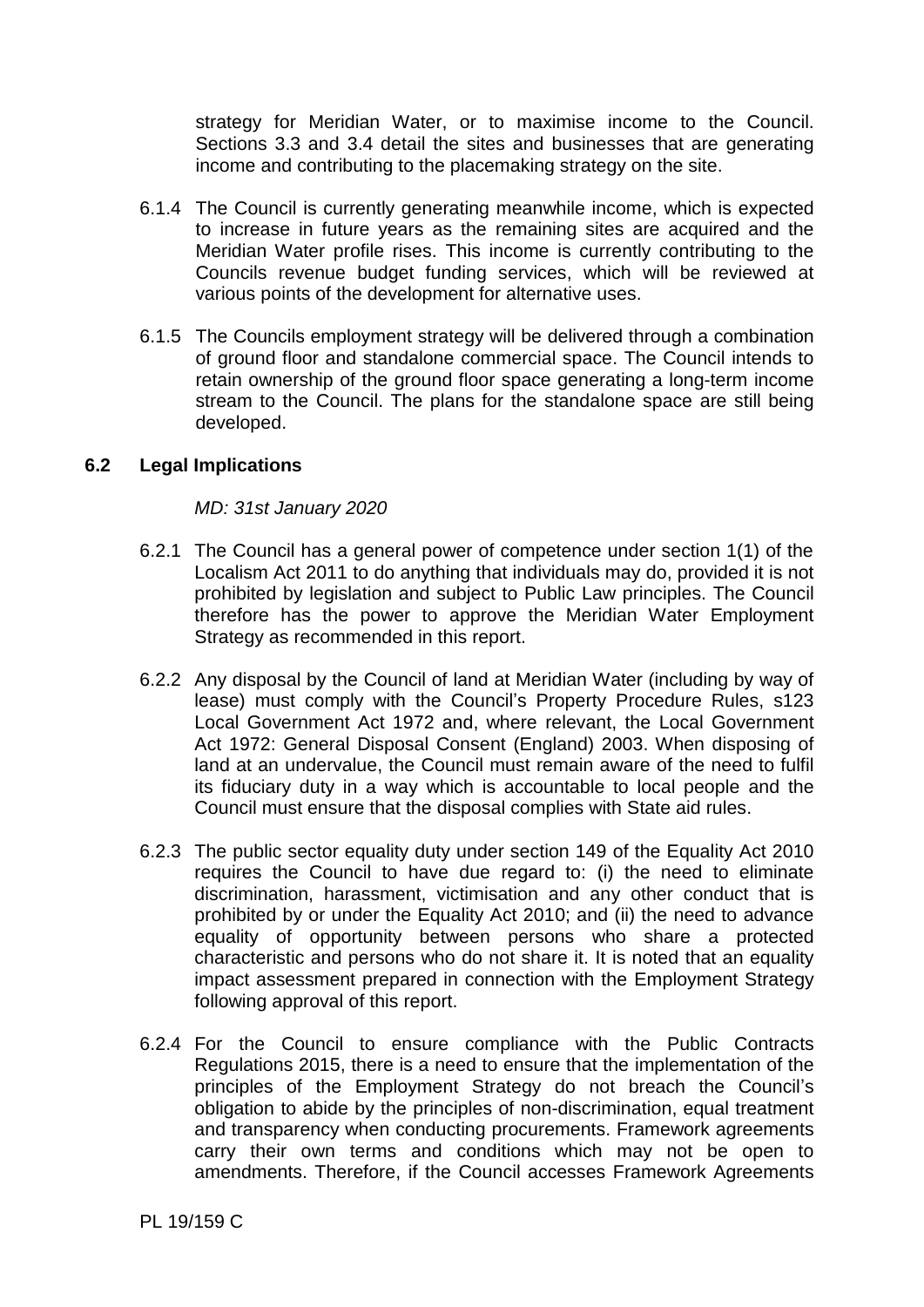in relation to projects at Meridian Water, the principles of the Employment Strategy may not always be capable of being enforced.

6.2.5 Designated employment land at Meridian Water, classified as either Strategic Industrial Land (SIL) or Local Significant Industrial Sites (LSIS), is safeguarded through the Local Plan and the London Plan. Development proposals within or adjacent to SIL at Meridian Water must not compromise the integrity or effectiveness of the industrial nature of the SIL or LSIS. Any de-designation of SIL or LSIS (as envisaged in para 3.13 above) must be managed through a plan-led process. Policy E2 of the Edmonton Leeside Area Action Plan (currently awaiting adoption) details the approach to economy and employment within Meridian Water and is consistent with the objectives of the Employment Strategy.

# **6.3 Property Implications**

- 6.3.1 There are no direct property implications arising from this Employment Strategy report. Further reports will be brought forward and when property transactions are included in delivering employment opportunities Strategic Property Services will comment.
- 6.3.2 It should be noted that employment opportunities created through the use of existing buildings will be impacted by the requirement for buildings to comply with the Minimum Energy Efficiency Regulations (MEES) that state that since the  $1<sup>st</sup>$  April 2018 it is illegal to let any commercial property with an EPC rating of F or G and which is strengthened on  $1<sup>st</sup>$  April 2023 when any existing tenancies with an F or G rating will cease and the properties become void meaning no rent can be received if they have an F or G rating.

# **7. KEY RISKS**

7.1 Risk : That the framework proposed in the Meridian Water Employment Strategy does not deliver the 6,000 jobs target, or the projected 500+ per year construction jobs being taken by Enfield residents, and/or provide benefit to Enfield Businesses through supply chain opportunities. Mitigation : A regularly reviewed action plan will be created that will measure progress annually on jobs created, both permanent and construction, and of the total value of contracts awarded to Enfield Business through the supply chain. Where underachievement is identified corrective action will be taken.

# **8. IMPACT ON COUNCIL PRIORITIES – CREATING A LIFETIME OF OPPORTUNITIES IN ENFIELD**

# **8.1 Good homes in well-connected neighbourhoods**

The Councils vision for Meridian Water is to create a vibrant and truly mixed-use environment with 10,000 homes, thousands of new jobs and facilities. The Councils Vision for Meridian Water can be found at <https://www.meridianwater.co.uk/> . The entire project is about delivering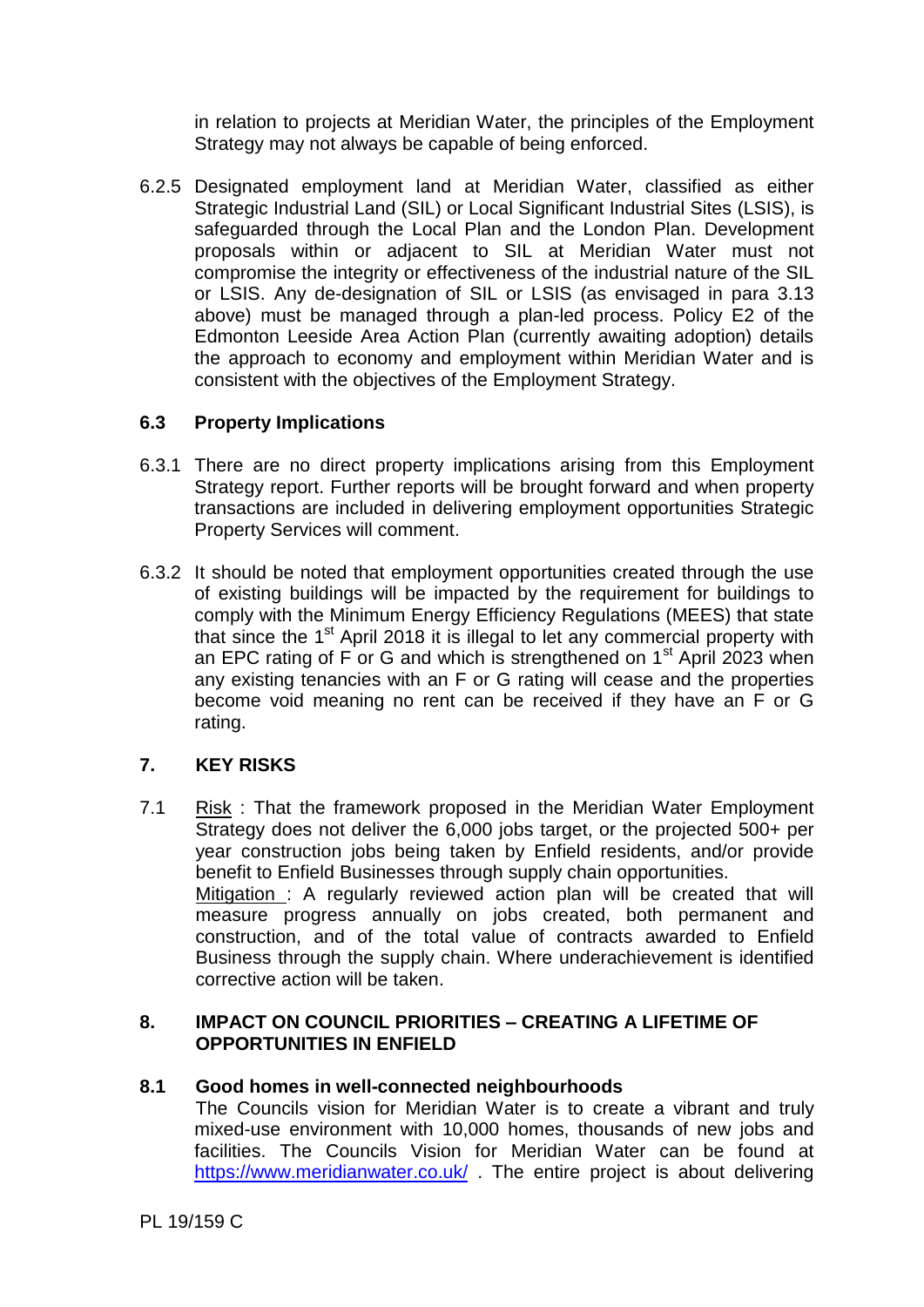good homes in a well connected neighbourhood. The delivery of the station and being granted £156m as part of the Housing Infrastructure Fund demonstrates progress.

# **8.2 Sustain strong and healthy communities**

The Meridian Water Employment Strategy will provide the strategic approach to employment, skills and jobs for the foreseeable future. Together with a regularly reviewed action plan and Equalities Impact assessment the Council will ensure the opportunities afforded by a thriving jobs market increase the life chances of residents in Edmonton thereby supporting strong and healthy communities.

#### **8.3 Build our local economy to create a thriving place**

The Councils vision for Meridian Water is to create a vibrant and truly mixed-use environment with 10,000 homes, thousands of new jobs and facilities. A strategic approach to employment, meanwhile uses and construction jobs will provide an opportunity to ensure the Councils aspiration for 6000 jobs are achieved by the end of the project. The meanwhile uses will have a transformative impact on the local economy by creating job opportunities and career pathways in culture and events management sector. The opportunity to engage local people in the construction of the homes and infrastructure at Meridian will increase revenues for local businesses.

# **9 EQUALITIES IMPACT IMPLICATIONS**

- 9.1 Corporate advice has been sought in regard to equalities and as part of the development of a detailed action plan a predictive Equalities Impact Assessment (EIA) will be undertaken on the Meridian Water Employment Strategy and Action Plan following the approval of this report.
- 9.2 Local authorities have a responsibility to meet the Public Sector Duty of the Equality Act 2010. The Act gives people the right not to be treated less favourably because of any of the protected characteristics. The Council as part of its EIA will consider the needs of these diverse groups when agreeing the employment strategy action plan to ensure that our actions do not unduly or disproportionately affect access by some groups more than others.

# **10 PERFORMANCE AND DATA IMPLICATIONS**

Delivery of a comprehensive regeneration scheme at Meridian Water is a corporate priority within the council's Business Plan. Completion of the Masterplan and the delivery of phased infrastructure improvements including increased rail services, station improvements and new homes will help to meet the strategic priority: "a borough that attracts inward investment and supports sustainable regeneration and growth." The Meridian Water Employment Strategy is an important part of this programme. Future KPI's and a scorecard are being built around Meridian Water and one of the KPI's that will feature on this dashboard will be the